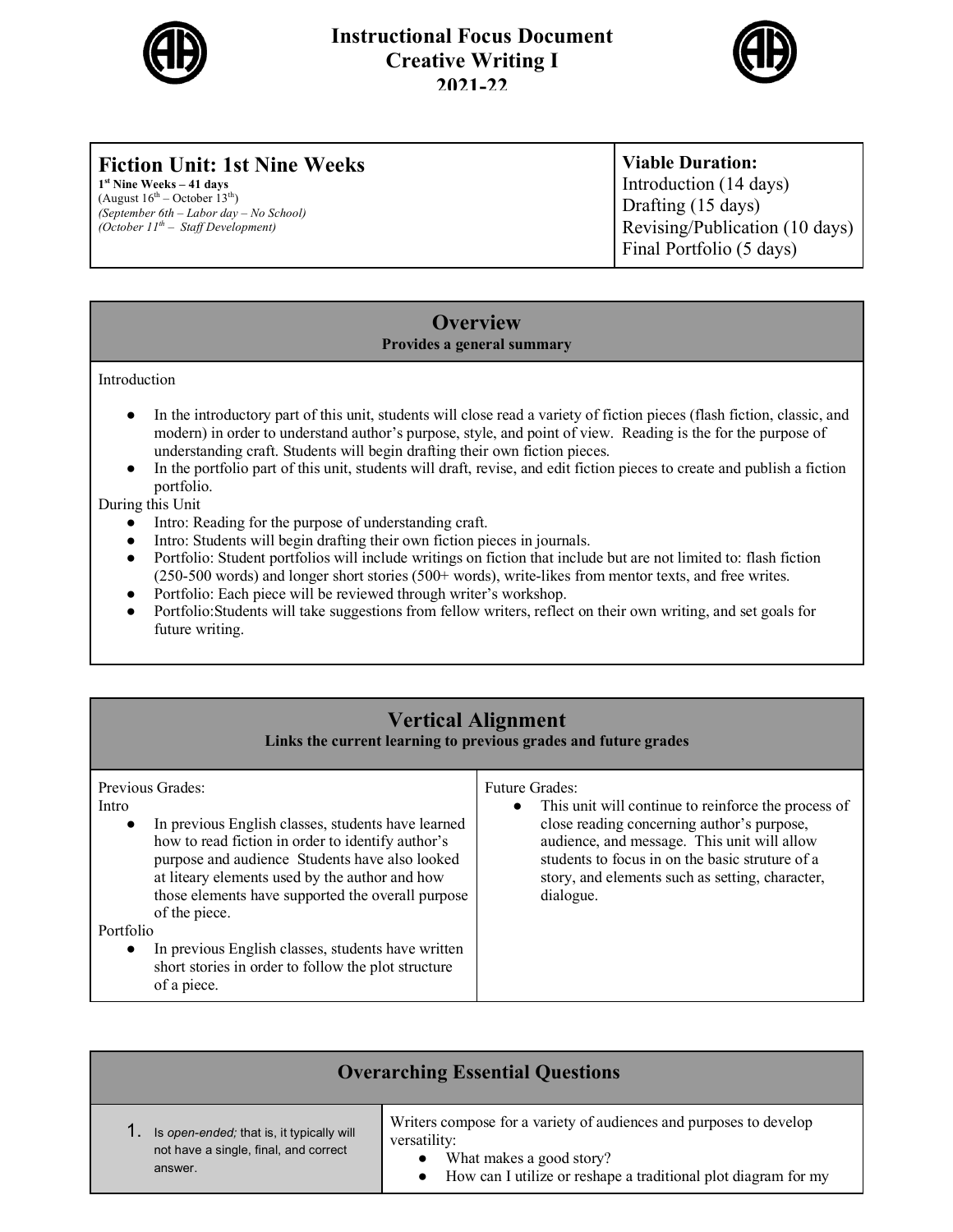

### **Instructional Focus Document Creative Writing I 2021-22**



| 2. Is thought-provoking and intellectually |
|--------------------------------------------|
| engaging, often sparking discussion        |
| and debate.                                |

- 3. Calls for *higher-order thinking*, such as analysis, inference, evaluation, prediction. It cannot be effectively answered by recall alone.
- 4. Points toward *important, transferable ideas* within (and sometimes across) disciplines.
- 5. Raises *additional questions* and sparks further inquiry.
- 6. Requires *support* and *justification*, not just an answer.
- 7. *Recurs* over time; that is, the question can and should be revisited again and again.

own stories?

Writing is a recursive process that includes several stages and is essential to crafting focused, coherent, and well-developed compositions.

- What are the stages of the writing process? Why are they important?
- How do the stages of the writing process reinforce each other?
- Writers can create meaning in a text by utilizing author's craft.
	- How do I employ author's craft in my writing?
	- How do my choices in craft impact meaning?

Language is the application of rules and patterns to sounds, letters/symbols, syllables, words, and sentences in order to communicate orally and in written form. These skills become more complex over time.

● How do patterns and rules of language help me communicate and understand others' messages?

Writing requires constant self and group evaluation

- Why is a community of feedback important?
- What is effective feedback?
- How do I learn to recognize my strengths/weaknesses as a writer?

#### **Misconceptions and Underdeveloped Topics Previews topics and skills that are difficult to teach and hard to learn**

Underdeveloped Concepts:

- Students may think that a good story needs a lot of words in order to engage a reader.
- Students may not understand how setting, character, and situation must all work together.
- Students may think that the writing process is linear rather than a recursive process in which the writer is moving back and forth between stages, often revisiting stages of the writing process.
- Students may think that editing and revising are the same process.
- Students may think that effective feedback concerning a personal narrative is extremely difficult because they are looking at someone else's real experience.

### **Academic Language**

**Provides key terms and definitions for use by student and teacher**

- Audience the intended target group for a message, regardless of the medium
- Author's Purpose the reason an author writes about a particular topic (e.g., to persuade, to entertain, to inform, to explain, to analyze, etc.); the reason an author includes particular details, features, or devices in a work
- Editing a stage in the writing process when a written text is prepared for an audience by attending to and correcting mechanics, grammar, and spelling
- Flash fiction— fiction of a type characterized by being very short, typically consisting of only a few hundred words.
- Prompts— any suggestion designed to help a writer begin writing
- Purpose the intended goal of a piece of writing; the reason a person writes
- Revision the act of "reseeing" a written piece--often involves extensive re-writing
- Sentence Variation Models a primer of 35 different sentence types one can use in their writing.
- Short story —a story with a fully developed theme but significantly shorter less elaborate than a novel.
- Workshop a space where a group of writers read, evaluate, and offer feedback on a writer's work